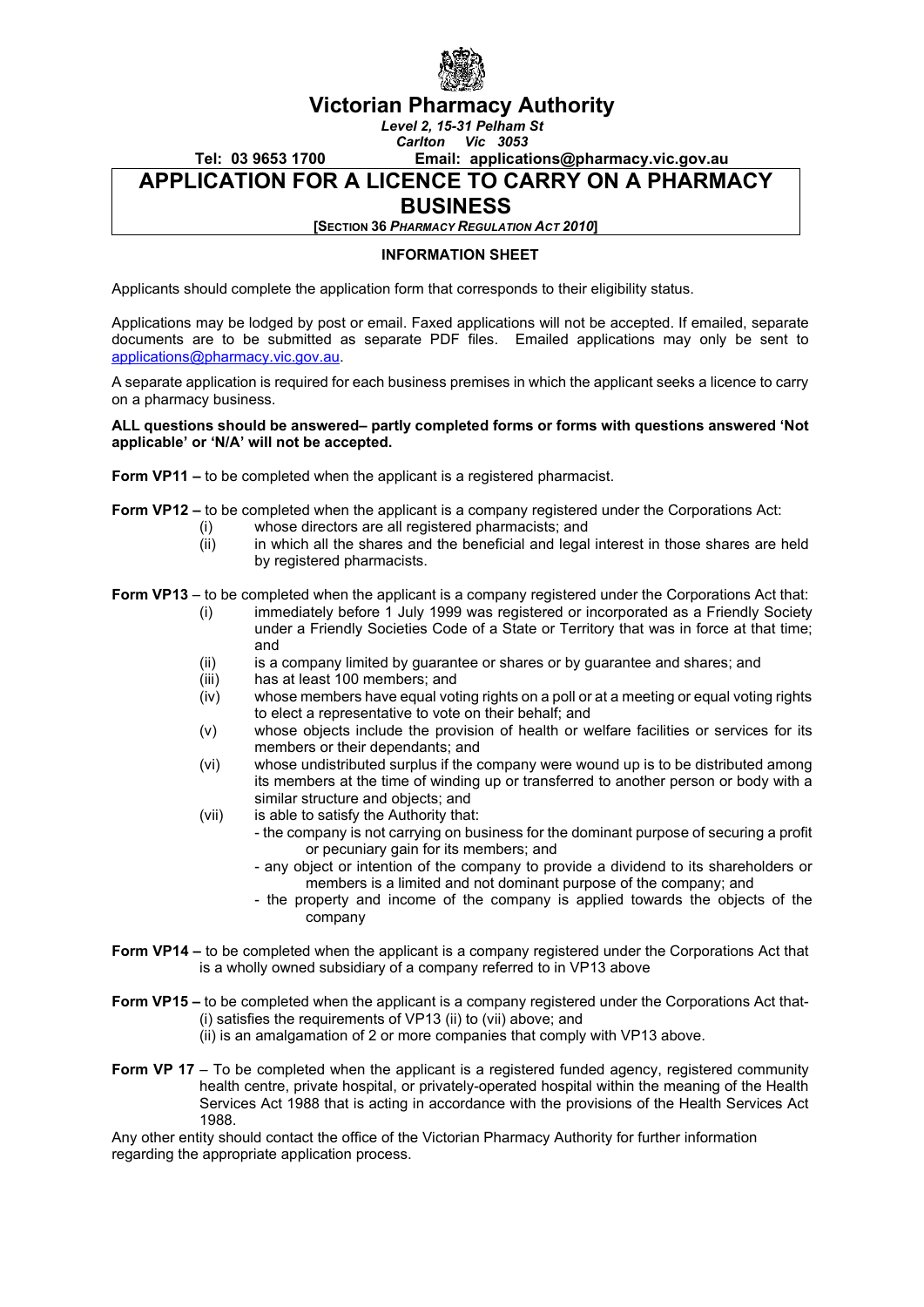

# **Victorian Pharmacy Authority**

*Level 2, 15-31 Pelham St Carlton Vic 3053* **Tel: 03 9653 1700 Email: applications@pharmacy.vic.gov.au FORM VP14**

### **APPLICATION FOR A LICENCE TO CARRY ON A PHARMACY BUSINESS [SECTION 36** *Pharmacy Regulation Act 2010***]**

### **A statutory application fee is required with this application.**

*The application fee covers the assessment of the application including an inspection of the pharmacy. The fee does not cover the statutory annual licence fee.*

This document must be read in conjunction with all applicable codes of conduct and professional standards as prepared, or endorsed, by the Victorian Pharmacy Authority (the Authority). Applicants should also have regard to the Victorian Pharmacy Authority Guidelines (as updated from time to time) and familiarise themselves with the provisions of the Act before completing this form.

*Under the Oaths and Affirmations Act 2018, it is an offence to make a statement in a statutory declaration that the person knows to be untrue. A person who commits that offence can be liable to a maximum penalty: 600 penalty units or imprisonment for 5 years or both.*

Personal information on this form is collected for the primary purpose of administering the Act. Personal *information will not be disclosed to any other person or agency unless you have given us permission, or we are required or authorised by law. For further information on collection and disclosure of personal information by the Authority, or how to request access or correction to your personal information, please refer to the Authority's Privacy Collection Notice and Privacy Policy*.

**SECTION 1** (To be completed by a Director or the Company Secretary of the applicant company)

- **1.1 Name of company and address of registered office:**
- **1.2 Name, address of all Directors:**

| Name    | Registration No.     |
|---------|----------------------|
| Address |                      |
|         |                      |
| Name    | Registration No.     |
| Address |                      |
| Name    | <br>Registration No. |
| Address |                      |

*If insufficient space please provide a list of all Directors on a separate sheet.*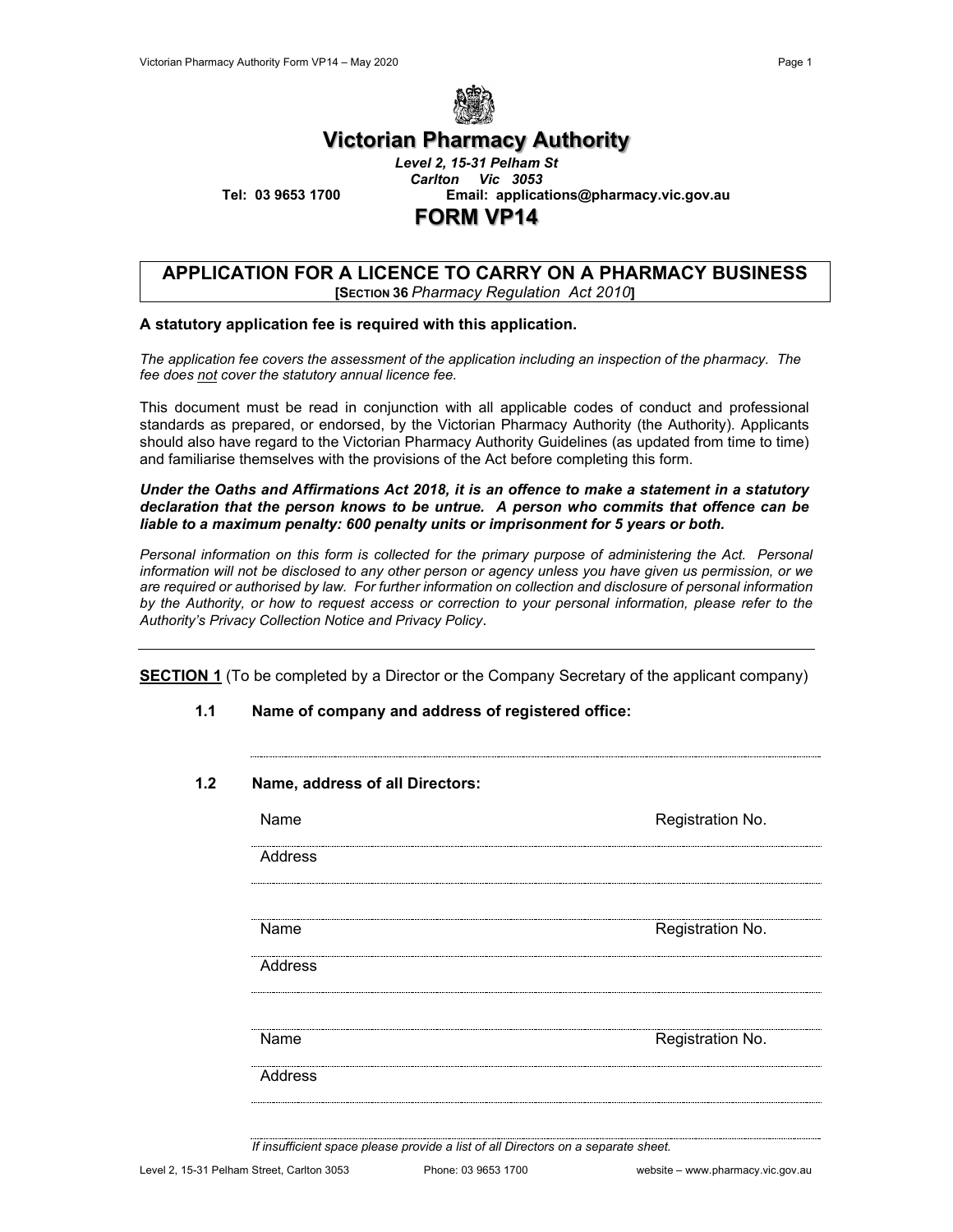**1.3 Is the applicant company a wholly owned subsidiary of a company registered under the Corporations Act that immediately before 1 July 1999 was registered or incorporated as a friendly society under a Friendly Societies Code of a State or Territory that was in force at that time and that satisfies the additional criteria set out in section 5(1)(c) of the** *Pharmacy Regulation Act 2010.*

**YES / NO** *(Circle appropriate answer).*

**1.4 Attach a copy of a current ASIC Company Extract of the company listed above**

(Refer [www.asic.gov.au\)](http://www.asic.gov.au/)

**Note: The ASIC Company extract should be dated within 5 business days of lodging the application. It provides details on the office bearers and shareholders.**

- **1.5 State the reason for the application:** E.g.: The applicant company is intending to:
	- establish a new pharmacy business, or
	- relocate an existing pharmacy business carried on by the applicant Company to new premises, or
	- purchase an existing pharmacy business from another person or company, or
	- purchase a partnership in an existing pharmacy business.
- **1.6 Address of the premises at which the pharmacy business is to be carried on:**

Address:

**P/Code**

#### **Important Note:**

The applicant must not establish or carry on a pharmacy business until the Authority has registered the premises of the pharmacy business. If the Authority has not registered the premises you may apply for registration by submitting an **'Application for registration of pharmacy premises'.** The application form may be obtained from the Authority's offices or website [**www.pharmacybd.vic.gov.au].**

**1.7 If** *relocating* **the pharmacy business from existing premises, state the address of the** *existing* **premises at which the business is carried on.**

**P/Code**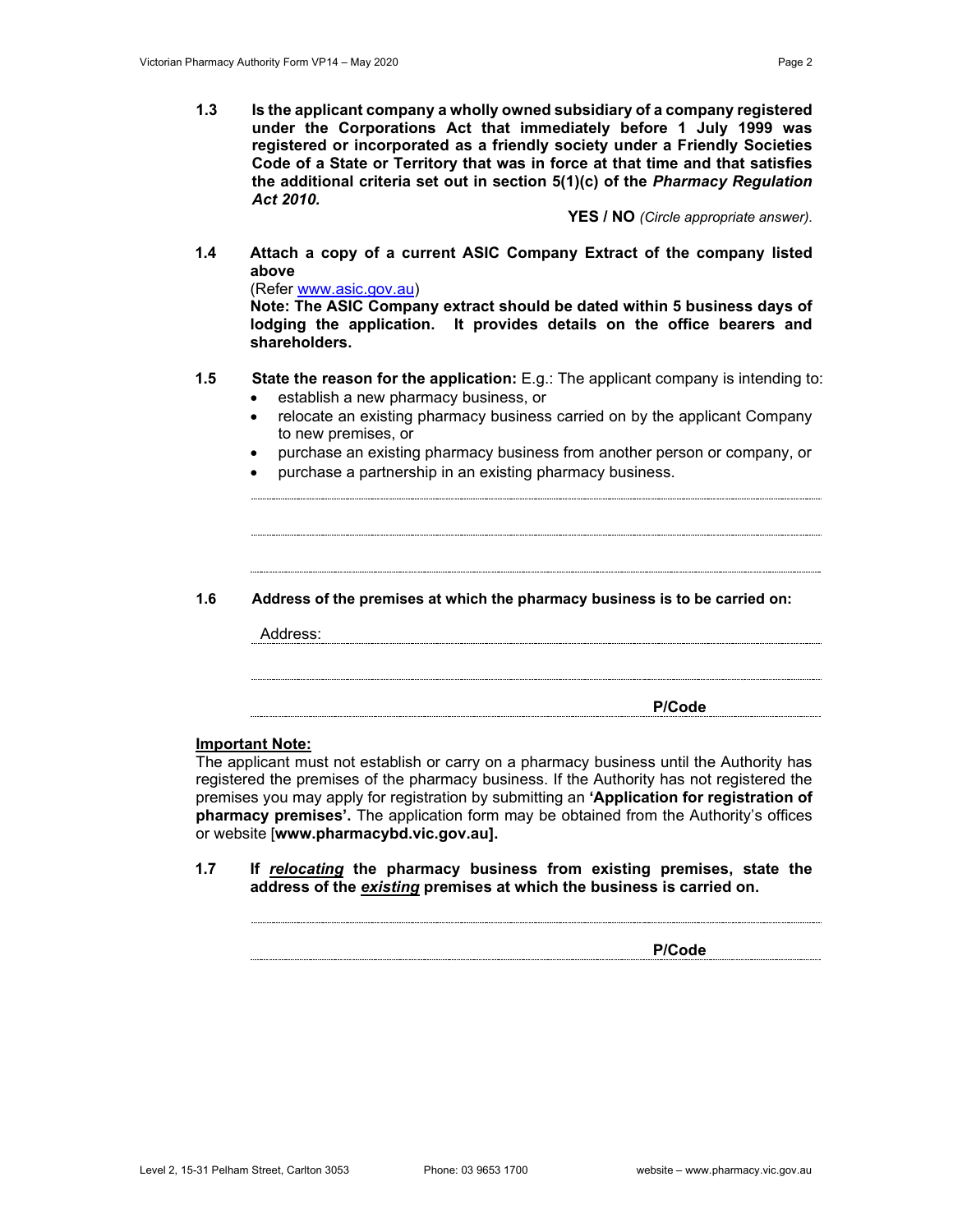**1.8 List the business or trading name and address of every other pharmacy business that the applicant company owns or in which it has a proprietary interest.** *('Proprietary interest' means a legal or beneficial interest and includes a proprietary interest as a sole proprietor, as a partner, as a director, member or shareholder of a company and as a trustee or beneficiary of a trust).* **(IF NONE WRITE "NONE")**

| 2. | P/Code |
|----|--------|
|    |        |
| 3  | P/Code |
|    | P/Code |
| 4  |        |

**P/Code**

*(If insufficient space please provide a list of all other pharmacy businesses on a separate sheet.)*

**1.9 Write if the Applicant Company will carry on the pharmacy business as a sole proprietor or in partnership with other persons and or registered companies. If in partnership also list the partners.**

**If the business is to be carried on by a partnership attach a copy of the Partnership Agreement.** *(If you are unable to attach a copy of the partnership agreement state why and when it will be forwarded).*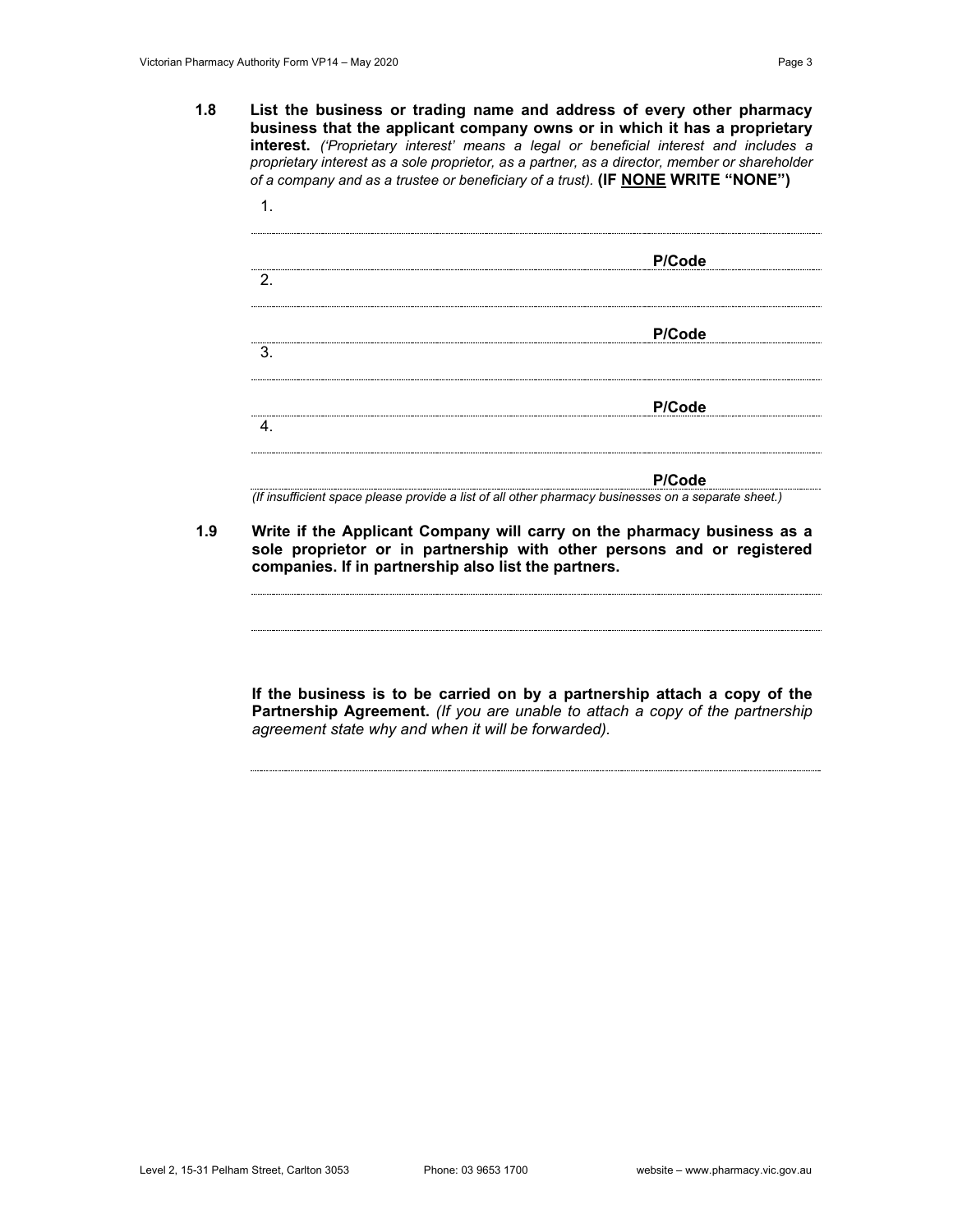#### **1.10 Will any persons or companies other than the applicant company, the parent company and partners listed in 1.9 above have a proprietary interest in the pharmacy business?**

*('Proprietary interest' means a legal or beneficial interest and includes a proprietary interest as a sole proprietor, as a partner, as a director, member or shareholder of a company and as a trustee or beneficiary of a trust. A person is not treated as having a proprietary interest in a company referred to in section 5(1)(c), (d) or (e) of the Pharmacy Regulation Act 2005 in respect of an interest as a director, member or shareholder of that company).*

|               |                                                | YES / NO (circle appropriate answer).                                                                      |
|---------------|------------------------------------------------|------------------------------------------------------------------------------------------------------------|
|               | If YES please list:                            |                                                                                                            |
| $\mathbf 1$ . | Name:                                          |                                                                                                            |
|               | Address:                                       |                                                                                                            |
| 2.            | Name:                                          |                                                                                                            |
|               | Address:                                       |                                                                                                            |
|               |                                                |                                                                                                            |
| 3.            | Name:                                          |                                                                                                            |
|               | Address:                                       |                                                                                                            |
|               |                                                | (If insufficient space please provide a list of all other persons or companies with a proprietary interest |
|               | in the pharmacy business on a separate sheet.) |                                                                                                            |

**1.11 List the name and address of all other companies and persons with whom the applicant company intends to enter into a Service Agreement that relates to the carrying on of the pharmacy business e.g. Marketing or management (IF NONE WRITE "NONE").** 

| P/Code |
|--------|
|        |
|        |
|        |
|        |
|        |
| P/Code |
|        |
|        |
|        |
|        |
| P/Code |
|        |
|        |
|        |
|        |
| P/Code |
|        |

**Attach a copy of each Service Agreement.** *(If you are unable to attach a copy of the Service Agreement please state why and when it will be forwarded).*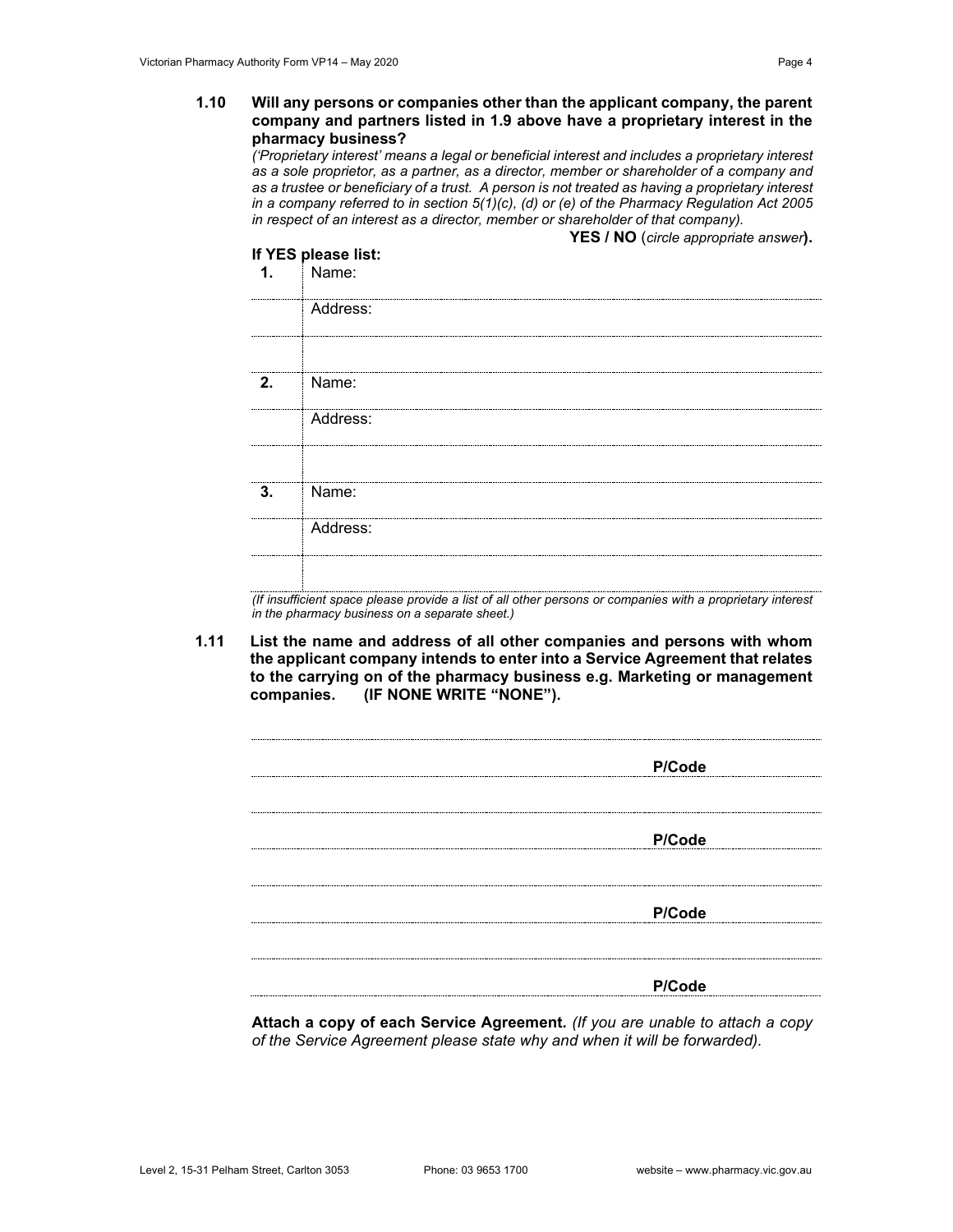|                      | <b>Write</b> | <b>YES or NO</b>                                                                                     |  |
|----------------------|--------------|------------------------------------------------------------------------------------------------------|--|
|                      | If YES:      | State the name of each Trust and attach a copy of the Trust Deed.                                    |  |
|                      |              |                                                                                                      |  |
| Name:                |              | Contact details (where you would like all correspondence in relation to this application to be sent) |  |
| <b>Address:</b>      |              |                                                                                                      |  |
|                      |              | P/Code:                                                                                              |  |
| <b>Phone/Mobile:</b> |              | Fax:                                                                                                 |  |
| Email:               |              |                                                                                                      |  |

### **PROVISION OF INFORMATON TO THE DEPARTMENT OF HEALTH (DoH)**

**Do you permit the VPA to provide to DoH any copies of letters that advise the applicant that their application has been approved or that a licence has been granted.** DoH may have regard to the information provided when considering the granting of a PBS approval number**.**

(Tick one)  $\Box$  Yes  $\square$  No

**Note:** 

- **If you answer NO, the Authority will not forward correspondence to the DoH.**
- **The Authority assumes no responsibility for sharing information with the DoH and does so as a courtesy to the Applicant only.**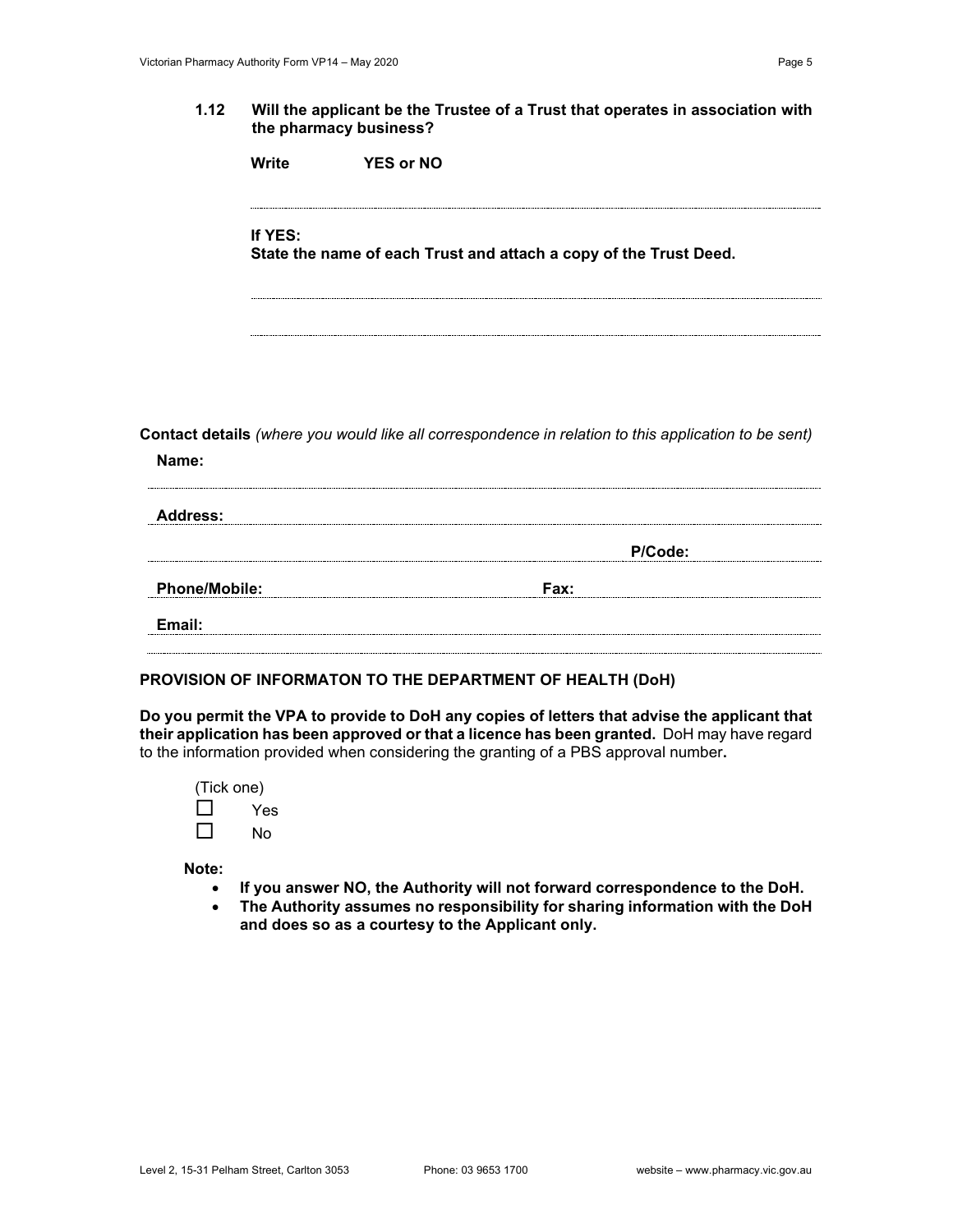# **Application – Section 1**

| Insert the name.<br>address and                                   | Ι,                                                                                                                                                                                     |
|-------------------------------------------------------------------|----------------------------------------------------------------------------------------------------------------------------------------------------------------------------------------|
| occupation of<br>the person<br>making the                         | (The name of the person completing Section 1)                                                                                                                                          |
| declaration                                                       | (Title e.g. Director or Secretary)                                                                                                                                                     |
|                                                                   | (Name of Company)                                                                                                                                                                      |
|                                                                   | of<br>(Address)                                                                                                                                                                        |
|                                                                   |                                                                                                                                                                                        |
|                                                                   | (Address)                                                                                                                                                                              |
|                                                                   | (Occupation)                                                                                                                                                                           |
|                                                                   | make the following statutory declaration under the Oaths and Affirmations Act 2018:                                                                                                    |
| The matter<br>declared                                            | 1. All the information included in Section 1 of the application is true to the best of my<br>knowledge and is in no way false, inaccurate, or misleading;                              |
|                                                                   | 2. I have not omitted any relevant information from this application; and                                                                                                              |
|                                                                   | 3. I will conduct the pharmacy business in accordance with the Pharmacy Regulation<br>Act 2010                                                                                         |
|                                                                   | I declare that the contents of this statutory declaration are true and correct and I<br>make it knowing that making a statutory declaration that I know to be untrue is an<br>offence. |
| Signature of                                                      |                                                                                                                                                                                        |
| person making<br>the declaration                                  |                                                                                                                                                                                        |
| Place (City, town<br>or suburb)                                   | (Signature)<br>In the state of Victoria<br><b>Declared at</b>                                                                                                                          |
| Date                                                              |                                                                                                                                                                                        |
|                                                                   | On:                                                                                                                                                                                    |
| Signature of<br>authorised<br>statutory<br>declaration<br>witness | I am an authorised statutory declaration witness and I sign this document in the<br>presence of the person making the declaration:                                                     |
|                                                                   | (Signature of Statutory Declaration witness)                                                                                                                                           |
| Date                                                              | On:<br>(Date)                                                                                                                                                                          |
| Name, capacity<br>in which                                        |                                                                                                                                                                                        |
| authorised<br>person has                                          | (Name)                                                                                                                                                                                 |
| authority to<br>witness statutory<br>declaration, and             | (Capacity in which authorised person has authority to witness statutory declaration)                                                                                                   |
| address (writing,<br>typing or stamp)                             | (Address)                                                                                                                                                                              |
|                                                                   | (Address)                                                                                                                                                                              |
|                                                                   | A person authorised under section 30(2) of the Oaths and Affirmations Act 2018 to<br>witness the signing of a statutory declaration                                                    |
|                                                                   |                                                                                                                                                                                        |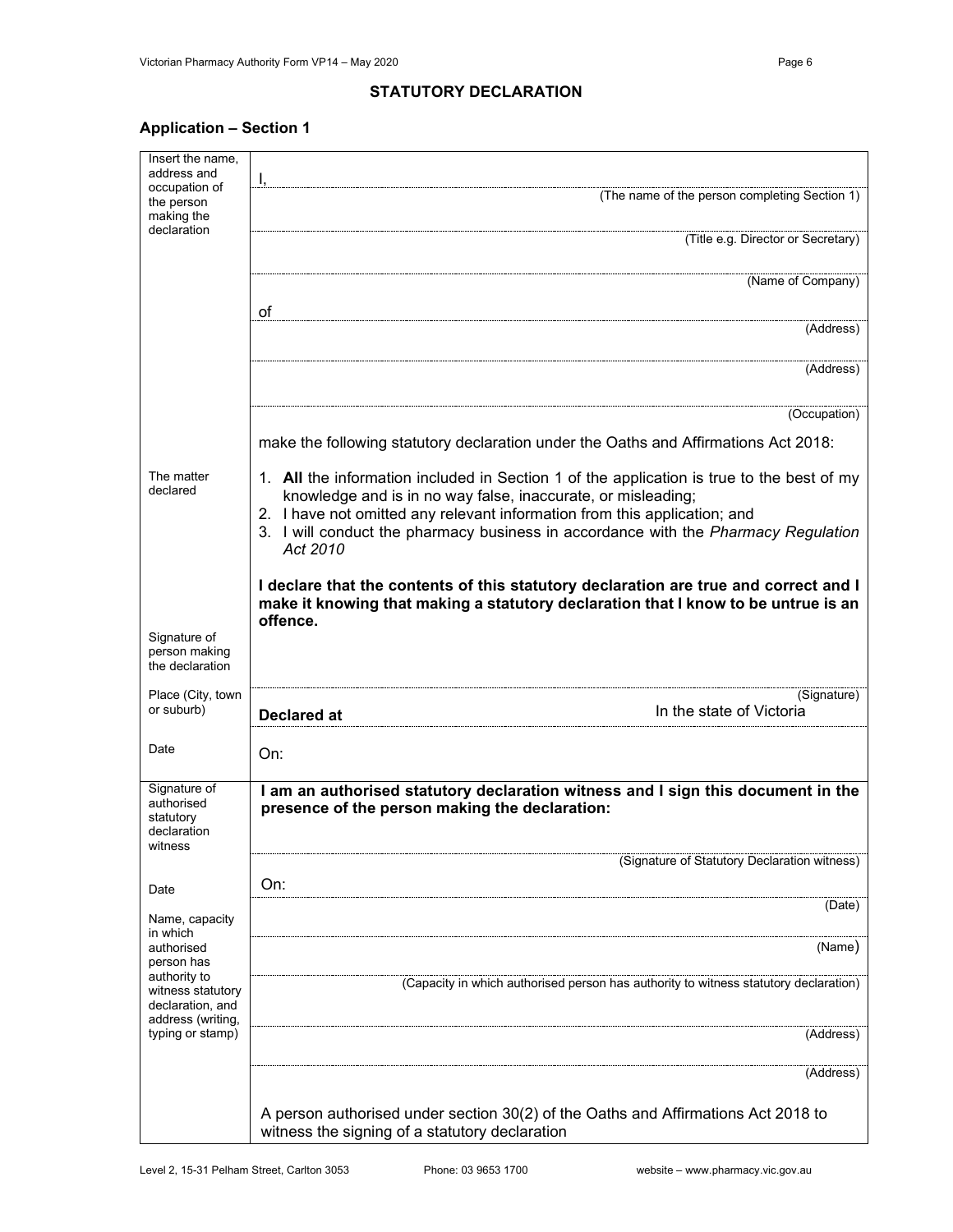**2.1 Name of company and address of registered office:**

## **2.2 Name, address of all Directors:**

| Name           |                                                                                                                                                                                                                                                                                  |          |
|----------------|----------------------------------------------------------------------------------------------------------------------------------------------------------------------------------------------------------------------------------------------------------------------------------|----------|
| Address        |                                                                                                                                                                                                                                                                                  |          |
|                |                                                                                                                                                                                                                                                                                  |          |
| Name           |                                                                                                                                                                                                                                                                                  |          |
| <b>Address</b> |                                                                                                                                                                                                                                                                                  |          |
| Name           |                                                                                                                                                                                                                                                                                  |          |
| <b>Address</b> |                                                                                                                                                                                                                                                                                  |          |
|                |                                                                                                                                                                                                                                                                                  |          |
|                | (If insufficient space please provide a list of all Directors on a separate sheet.)                                                                                                                                                                                              |          |
|                | Does the company have at least 100 members?                                                                                                                                                                                                                                      | YES / NO |
|                | Attach documentary evidence to show that immediately before 1 July 1999<br>the company was registered or incorporated as a friendly society under a<br>Friendly Societies Code of a State or Territory that was in force at that time                                            |          |
|                | Attach a copy of an ASIC Company Extract.<br>(Refer ASIC Service Centre Level 17 CGU Tower, 485 La Trobe Street Melbourne Vic 3000)                                                                                                                                              |          |
|                | Attach a copy of the company's Constitution or Memorandum and Articles.                                                                                                                                                                                                          |          |
| (i)            | List the clauses that give the members equal voting rights at a poll                                                                                                                                                                                                             |          |
| (ii)           | or at a meeting.<br>List the clauses that give the members equal voting rights to elect a<br>representative to vote on their behalf.                                                                                                                                             |          |
| (iii)          | List the clauses that state that the objects of the company include<br>the provision of health or welfare facilities or services for its                                                                                                                                         |          |
| (iv)           | members or their dependants.<br>List the clauses that state that any undistributed surplus if the<br>company were wound up is to be distributed among its members at<br>the time of winding up or transferred to another person or body with<br>a similar structure and objects. |          |
|                | Attach a statement or other evidence to demonstrate that:                                                                                                                                                                                                                        |          |
|                | (a) the company is not carrying on business for the dominant purpose of<br>securing a profit or pecuniary gain for its members; and<br>(b) any object or intention of the company to provide a dividend to its                                                                   |          |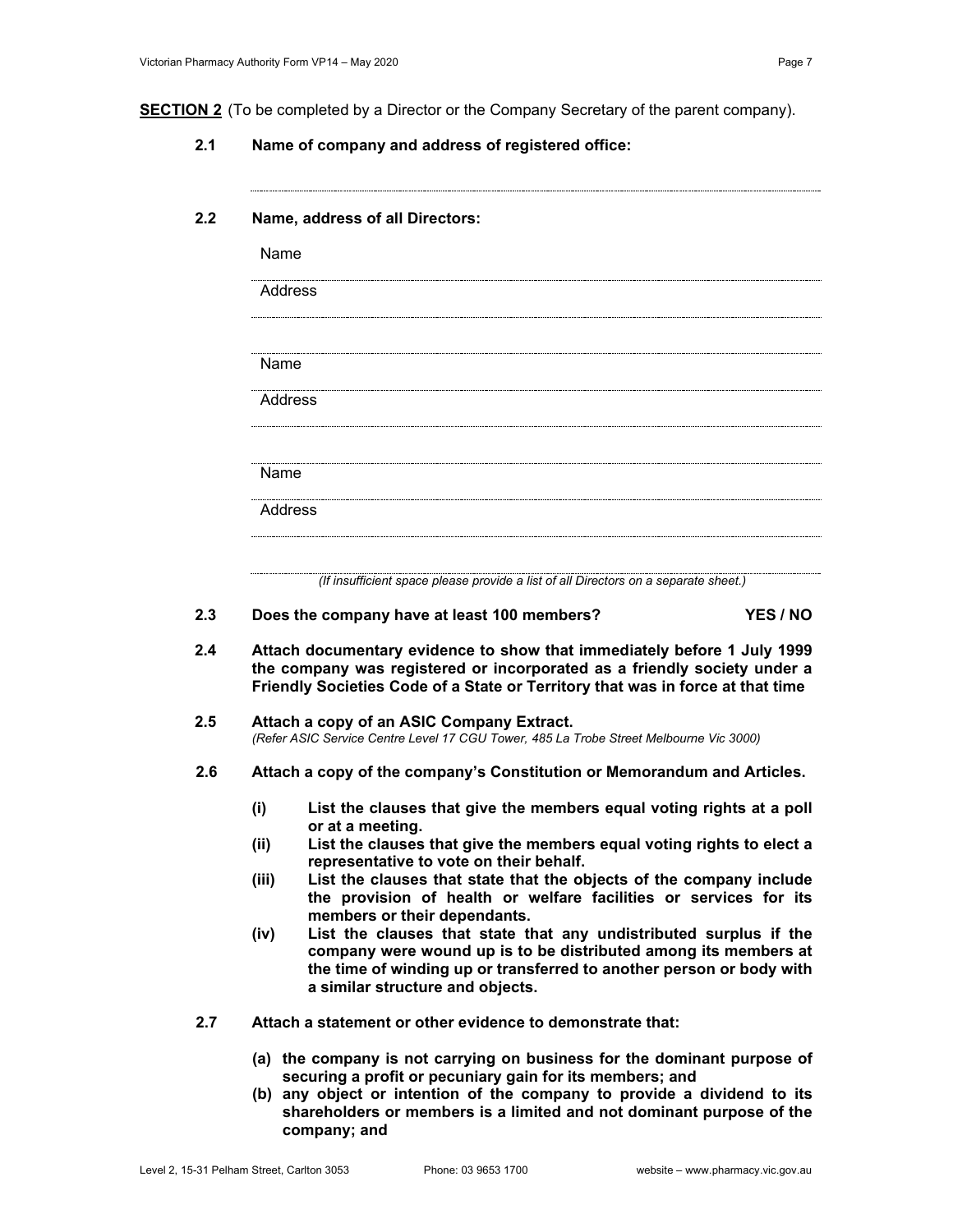- **(c) the property and income of the company is applied towards the objects of the company;**
- **2.8 List the business or trading name and address of every other pharmacy business that the Applicant Company owns or in which it has a proprietary interest. ('Proprietary interest' means a legal or beneficial interest and includes a proprietary interest as a sole proprietor, as a partner, as a director, member or shareholder of a company and as a trustee or beneficiary of a trust). (IF NONE WRITE "NONE").**

|                                      | P/Code |  |
|--------------------------------------|--------|--|
| 2.                                   |        |  |
| 3.                                   | P/Code |  |
|                                      |        |  |
| ------------------------------------ | P/Code |  |
|                                      |        |  |

#### **P/Code**

*(If insufficient space please provide a list of all other pharmacy businesses on a separate sheet.)*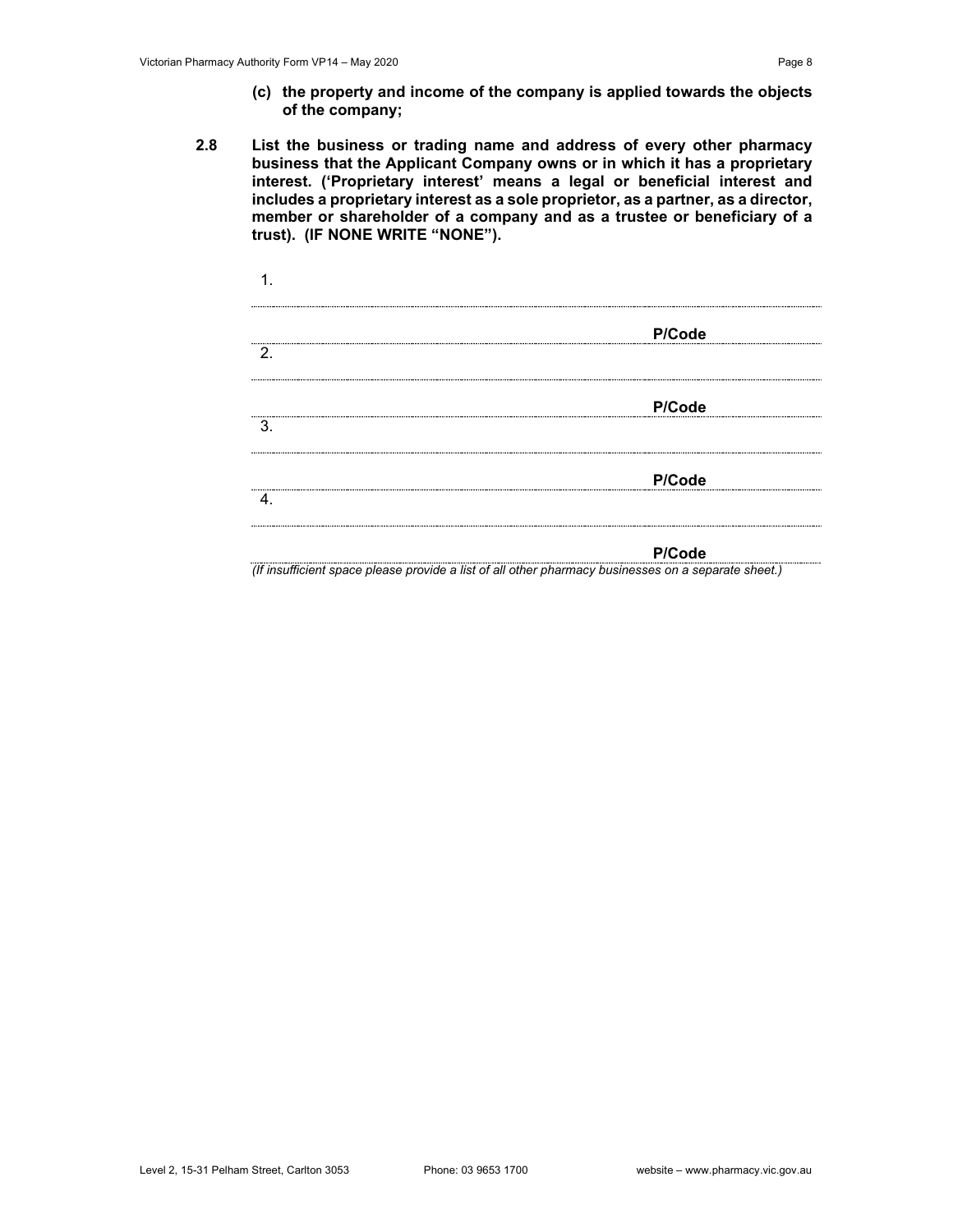# **Application – Section 2**

| Insert the name,<br>address and                                   | Ι,                                                                                                                                                                                                                                                                                                                    |
|-------------------------------------------------------------------|-----------------------------------------------------------------------------------------------------------------------------------------------------------------------------------------------------------------------------------------------------------------------------------------------------------------------|
| occupation of<br>the person<br>making the                         | (The name of person completing Section 2)                                                                                                                                                                                                                                                                             |
| declaration                                                       | (Title e.g. Director or Secretary)                                                                                                                                                                                                                                                                                    |
|                                                                   | (Name of Company)                                                                                                                                                                                                                                                                                                     |
|                                                                   | of<br>(Address)                                                                                                                                                                                                                                                                                                       |
|                                                                   |                                                                                                                                                                                                                                                                                                                       |
|                                                                   | (Address)                                                                                                                                                                                                                                                                                                             |
|                                                                   | (Occupation)                                                                                                                                                                                                                                                                                                          |
|                                                                   | make the following statutory declaration under the Oaths and Affirmations Act 2018:                                                                                                                                                                                                                                   |
| The matter<br>declared                                            | 1. All the information included in Section 2 of the application is true to the best of my<br>knowledge and is in no way false, inaccurate, or misleading;<br>2. I have not omitted any relevant information from this application; and<br>3. I am familiar with the requirements of the Pharmacy Regulation Act 2010. |
|                                                                   |                                                                                                                                                                                                                                                                                                                       |
|                                                                   | I declare that the contents of this statutory declaration are true and correct and I<br>make it knowing that making a statutory declaration that I know to be untrue is an<br>offence.                                                                                                                                |
| Signature of<br>person making<br>the declaration                  |                                                                                                                                                                                                                                                                                                                       |
| Place (City, town<br>or suburb)                                   | (Signature)<br>In the state of Victoria<br><b>Declared at</b>                                                                                                                                                                                                                                                         |
| Date                                                              | On:                                                                                                                                                                                                                                                                                                                   |
| Signature of<br>authorised<br>statutory<br>declaration<br>witness | I am an authorised statutory declaration witness and I sign this document in the<br>presence of the person making the declaration:                                                                                                                                                                                    |
|                                                                   | (Signature of Statutory Declaration witness)                                                                                                                                                                                                                                                                          |
| Date                                                              | On:<br>(Date)                                                                                                                                                                                                                                                                                                         |
| Name, capacity<br>in which<br>authorised                          | (Name)                                                                                                                                                                                                                                                                                                                |
| person has<br>authority to                                        | (Capacity in which authorised person has authority to witness statutory declaration)                                                                                                                                                                                                                                  |
| witness statutory<br>declaration, and<br>address (writing,        |                                                                                                                                                                                                                                                                                                                       |
| typing or stamp)                                                  | (Address)                                                                                                                                                                                                                                                                                                             |
|                                                                   | (Address)                                                                                                                                                                                                                                                                                                             |
|                                                                   | A person authorised under section 30(2) of the Oaths and Affirmations Act 2018 to<br>witness the signing of a statutory declaration                                                                                                                                                                                   |
|                                                                   |                                                                                                                                                                                                                                                                                                                       |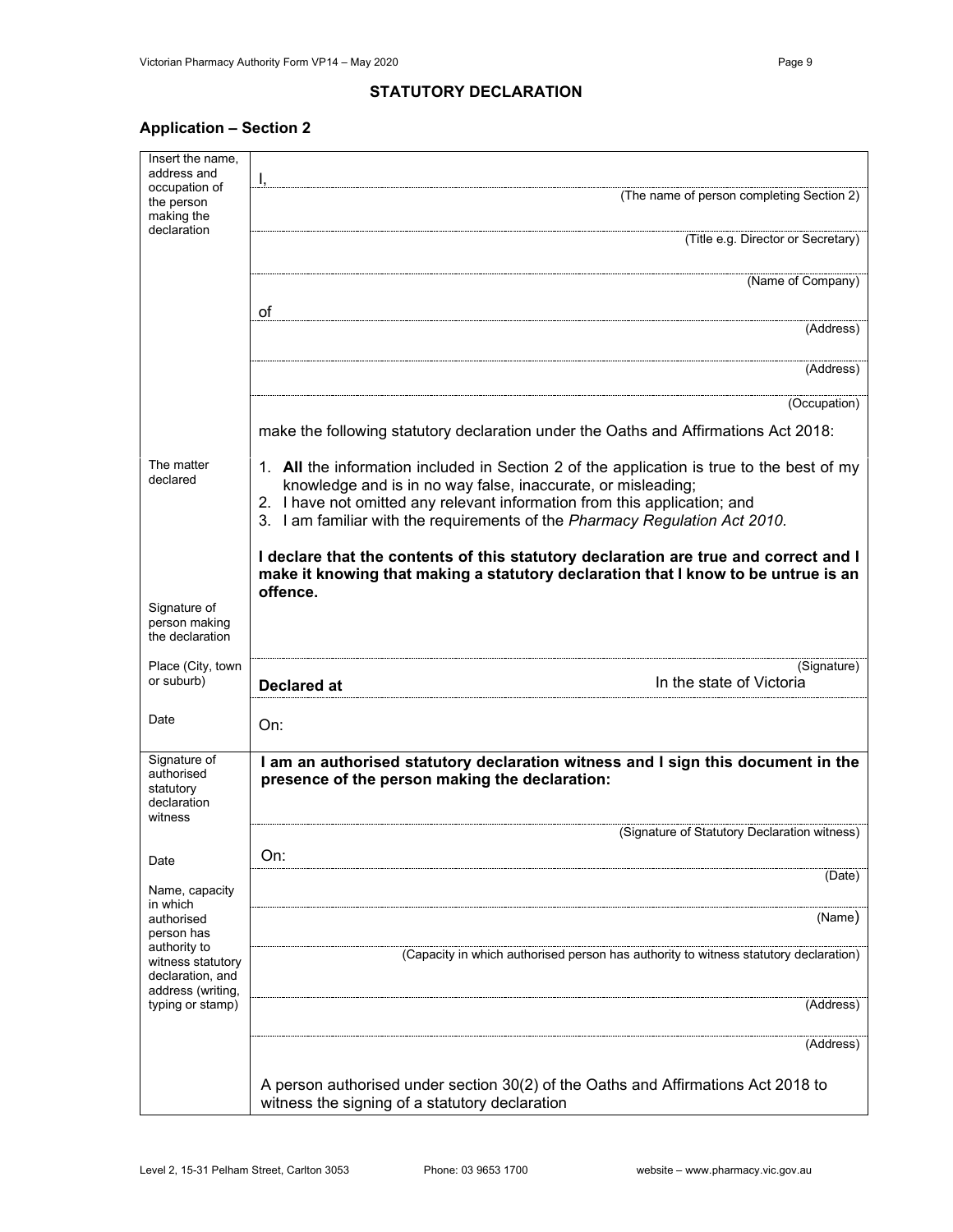*The statutory application fee for a standard application is \$340.00 The statutory application fee for a complex application is \$720.00*

*Fees are exempt from GST (Division 81) and valid for period of 1 May 2020 to 30 April 2021.*

*An application is deemed to be complex if you propose to carry on the pharmacy business pursuant to one or more of:* 

- *partnership agreement;*
- *franchise agreement;*
- *licence agreement (including occupancy licence);*
- *trust; or*
- *any other agreement or arrangement (for example, but not limited to an agreement with a marketing company, a management company, or a service company).*

### *Refer to Appendix 1*

# **APPLICATION FEE PAYMENT**

Please go to the Victorian Pharmacy Authority website [www.pharmacy.vic.gov.au](http://www.pharmacy.vic.gov.au/) to pay the application fee under **"Forms/payments"**.

Email the completed form & payment receipt together to [applications@pharmacy.vic.gov.au](mailto:applications@pharmacy.vic.gov.au)

**Note: This application will not be processed unless the correct application payment receipt is attached.**

# **IMPORTANT INFORMATION – ADDITIONAL TRUST OR OTHER COMMERCIAL ARRANGEMENT ASSESSMENT / FEE PAYMENT**

*All commercial agreements including trust deeds will be examined by an Authority officer for an initial assessment for compliance with the Act. If the document initially appears to be non-compliant, a more detailed assessment may be required (Further Assessment). This process includes a closer review of the document in question and the preparation of a schedule of suggested amendments to bring the document into compliance with the Act. The applicant will incur an additional fee for this Further Assessment of \$1,900.00 per commercial document required to be Further Assessed (exempt from GST).* 

*If the applicant does not wish to proceed with the Further Assessment, then the application will be considered by the Authority in its current form.*

*Please note that the Further Assessment and any suggested amendments or comments arising from it do not constitute legal advice, and will relate only to the issue of compliance with the Act.*

*Applicants will need to consider for themselves, or seek legal advice regarding, the effect of any amendments in the context of the proposed commercial arrangements as a whole.*

*Please also note that the Further Assessment does not guarantee that the Authority will ultimately approve the proposed commercial arrangements.* 

*See commercial arrangement guidance available at [www.pharmacy.vic.gov.au.](http://www.pharmacy.vic.gov.au/)*